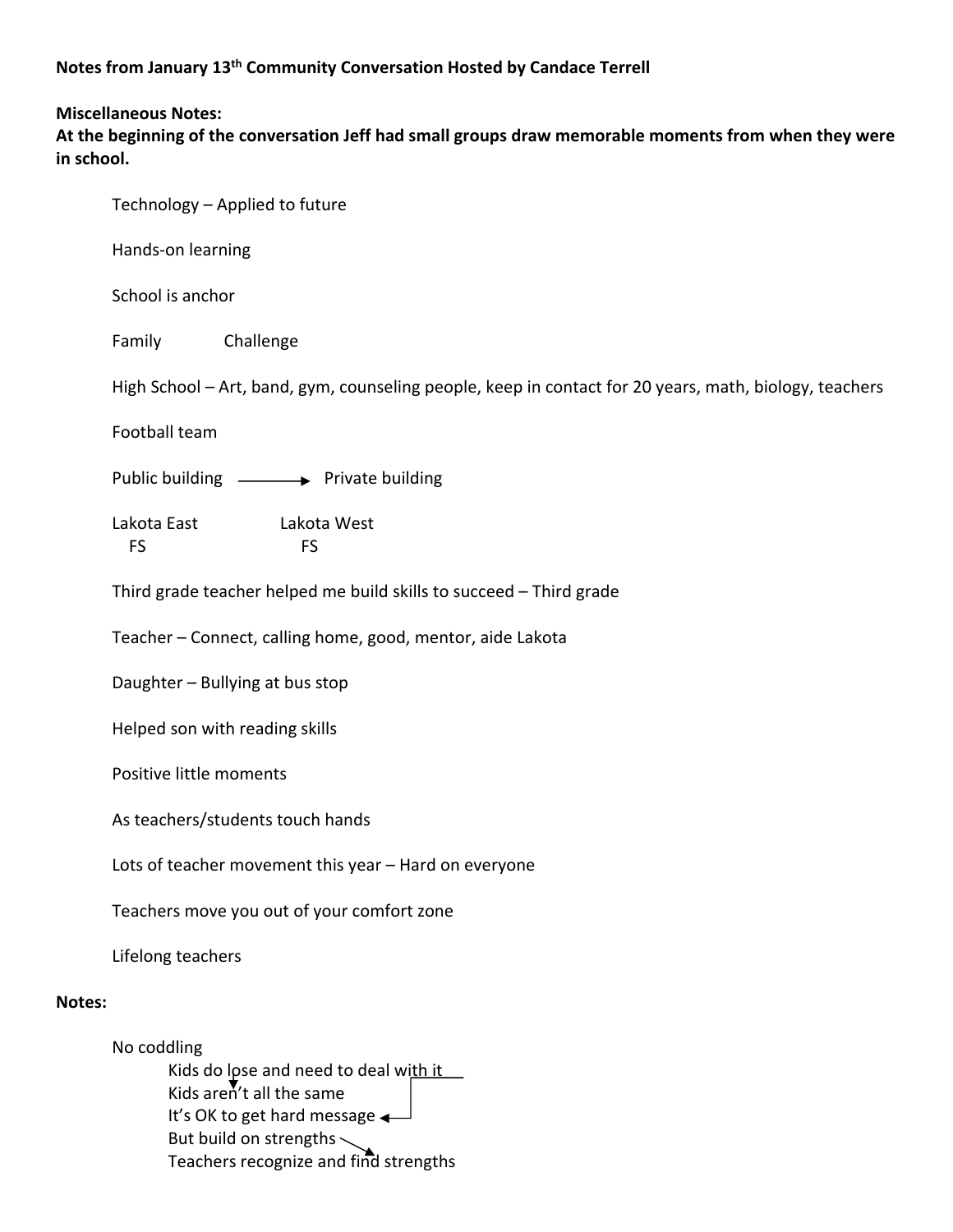Individualization of Education

 Teachers react to parental pressure which leads to coddling Parents need to partner in kids' education  $\rightarrow$   $\sim$  Clarify but strengthen roles and relationships between parent and school

Religion and fundamental values are important

Cross‐functional education

 Math students need to be able to write and think history/culture/values It's not all technical skills Critical thinking is key Liberal arts are important

Education experiences

 Balanced education Diversity Community of student body Out of classroom Friendships/relationships

School wasn't a drag

comfort din 1 d's family Open confidence

 $\Gamma$  It's an anchor to build life around

School can be

 Cliques which dismotivates Inhibits learning Very difference experiences Not one size fits all We want more positive experiences Teachers lead out of comfort zone Opens relationship between school and family

## Magic moments

 Motivate Even as adults  $\sum$  Teachers  $\sum$  Matter Magic moments motivate teachers Personally invested in students' success

We remember teachers' phone calls home Different teachers – Different motivations Unhappy teachers don't teach well Resources lend to these opportunities

Kids know body language

Teachers happy Whole child Family